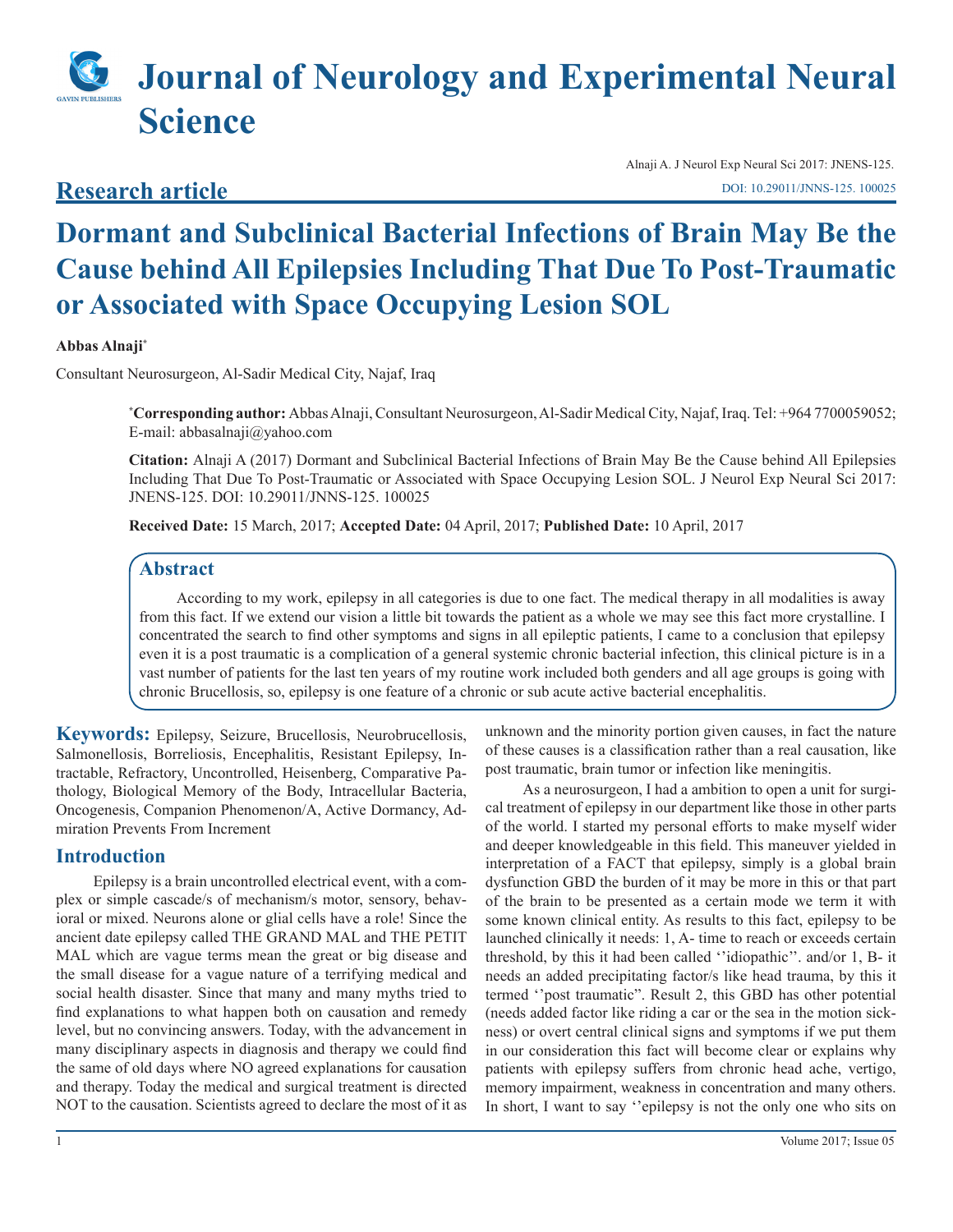**Citation:** Alnaji A (2017) Dormant and Subclinical Bacterial Infections of Brain May Be the Cause behind All Epilepsies Including That Due To Post-Traumatic or Associated with Space Occupying Lesion SOL. J Neurol Exp Neural Sci 2017: JNENS-125.

the sofa'' it over-rides the other manifestations both socially and clinically! Another FACT, this GBD is a complication or secondary to a chronic general systemic illness GSI. Again, as a result to this fact, you may find from the; 1- History of symptoms refer to a systemic chronic or sub acute infectious disease, the patient, may had been treated for. 2- Systemic review referring to a general chronic health problems. 3- Thorough physical examination picks up what refers to some long standing sufferings however mild. 4- Investigations are of some controversy, where the serology in its entire spectrum is not going with the highly successful clinical trial treatment as chronic Brucellosis. PCR in this study went in two lines, the second is very encouraging.

#### **Patients and Method**

An abstract which was presented in the first international conference of epilepsy and treatment Baltimore, USA Sept. 2015, I mentioned the number of patients In this study was more than a hundred in a period of 2004-2014 with trial treatment on the bases mentioned above with almost 100% positive response, plus fifteen cases underwent PCR examination where this test became available in Iraq in the first half of 2015. This  $> 100$  patients is not a selected group, it is, any patient with any kind of epilepsy, all age groups, both genders in the areas where I worked Iraq, Jordan (2006-2007) and Libya (2007-2008) are subjected to a strict history taking, systemic review, physical examination and lab work as if we are looking for a something outside the chief complaint which is epilepsy to obey the above mentioned philosophy. Patients whether are newly discovered, with no antiepileptics are given yet, or are already on antiepileptics and controlled, but they came seeking my advice for many causes, or uncontrolled whatever the quality and quantity of antiepileptics they are on. Things where changed in the last two years 2016-2017 towards any patient have to be subjected to PCR tissue study neither blood nor CSF because both showed weak correlation to the anti neurobrucellosis trial treatment results. Tissue biopsy is indirect (not neural tissue due to infeasibility) one, it passed in two stages, first stage we take an open biopsy from the area of sacro-eliac joint because it is mentioned that chronic brucellosis make pain and tenderness in this area but according to the results which low as 25% positive however they are astonishing to the others we moved to take open muscle biopsy from Trapezius where it is clinically involved in chronic Brucellosis. Of course this is a three sided cooperation, the patient's family, the patient (if he is old enough to decide his line of treatment) and me. If the family and the patient agreed on this philosophy after a discussion as same as I am writing here we start the treatment with close observation from the family and the patient himself if any with two to four weeks interval visits for evaluation and next stage antimicrobial choice or any other comments or instructions. Family role is crucial in conveying the real picture of the treatment with standing on application of instructions to the patient. These instructions are

very vital in aiding the treatment success where they are dietary and behavioral and the antiepileptics tapering after positive signs of improvements appear. Dietary instructions are as follows: no spices except turmeric, synthetic feed and drinks, Banana (either it encourages the allergy with the antimicrobials which is common in our community or it has many neurotransmitters brings in this or that route) finally the native or domestic dairy products like cheese and cream where these products is a well-known source of Brucella in many communities, the unfortunate of this is I did not test for this through my work after entering of PCR in the service may be due the shortage of financial support). The behavioral instruction is: no smoking, avoid synthetic perfumes, avoidance of much exposure to screen gazing like TV, PC or similar, tea and coffee, late sleeping and hunger.

#### **Results**

I became capable to use PCR in my work in the beginning of 2015, so in pre- PCR phase the outcome of anti-neurobrucellosis treatment based on clinical bases obeying the concept of looking for the other evidences accompanying epilepsy that refer to a clinical disease the epilepsy is one complication to it, the results where 100% positive in preventing the seizures in those who are newly diagnosed without antiepileptics, and so with those who are already on antiepileptics but controlled. Mild, moderate and severe or resistant cases nicely respond in a relative short time after ensuing treatment of antibrucella (we do not in need to mention anti epileptics will be withdrawn gradually after the establishment of positive effect). My uncle is a PhD in veterinary medicine and surgery from one of USA universities now working in one of Iraqi universities, as I use to discuss with him this issue of zoonosis he objected my claims of 100% response strongly, not to invalidity, but to absolutely speaking. I reply on him, I know but what shall I say in case the results are so!!! The other or the accompanying symptoms and signs vanish too gradually which support the origin of this vision. All traditional or standard lab work had been done with very weak correlation to the results of trial treatment. These are serology of blood and CSF including ELIZA which showed 20% positive. When PCR was entered in the service we started with blood samples which also showed weak results, as Brucella is an intracellular bacterium I started to take tissue biopsy from the area nearest to sacroiliac joint as it is involved in the inflammatory process in chronic brucellosis. In one case remarkable hypertrophy of this joint's synovial membrane was found. The results with PCR in 15 patients in the first half of 2015 was 33% (5 out 0f 15) positive in blood samples. 66% (10 out of 15) in CSF and 66% (10 out of 15) from the connective tissue around sacroiliac joint. As we proceed until March 2017 I changed the biopsy site become taken from Trapezius muscle where many suffers from pain and tenderness in this region got relief when we I treat them for this concept so it means the complaint is due to chronic or acute or chronic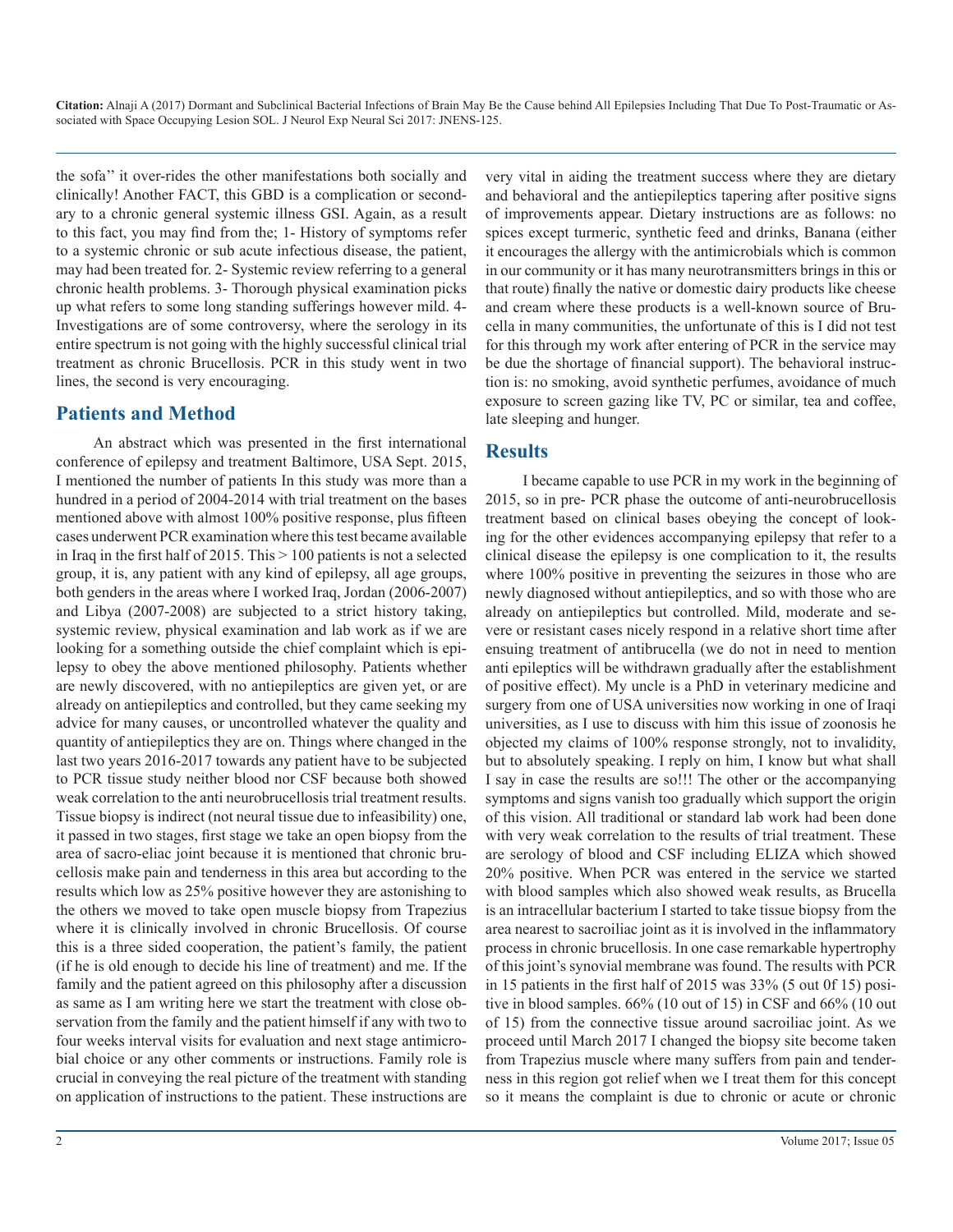**Citation:** Alnaji A (2017) Dormant and Subclinical Bacterial Infections of Brain May Be the Cause behind All Epilepsies Including That Due To Post-Traumatic or Associated with Space Occupying Lesion SOL. J Neurol Exp Neural Sci 2017: JNENS-125.

myositis. The results jumped in 30 patients to 80% out of 30) from the second half of 2015 to March, 2017 the time of writing these words, in a time all of these 30 patients had dramatic control.

#### **Discussion**

It is logic that epilepsy (as a disease) is not a solitary event in the human body to precipitate seizure (event) of any kind and strength. If we look for other symptoms and signs concomitantly present we conclude that epilepsy is a companion phenomenon to a well known medical entity. Based on this simple thinking, epilepsy is a result or a complication. What made this? Made by the fact, of considering the epilepsy patient as a whole or one entity. Looking for the findings in history and the physical examination is not enough at all because when it become advanced this complication which is the epilepsy could be practically a solitary, which opposes out what had been said in the beginning of this discussion. Also the routine history and systemic review if not aided with a leading questions to pin point the deep past events that sometimes the patient if he is old or his family had forgot or consider it not related, so omit it, an instance on that, patient had spine pain and tenderness at the level of inter-scapular region continued to a certain period and disappeared, this could happened 10 years ago, more or less. Or a period of malaise and intermittent fever. You can hear from the most expert and also from the lay man or woman that our life is full of such transient happenings, if we put in our mind, we will stop! Here I like to say something about what can be called the "biological memory of the body" this system is not the biological o'clock or it stores the memory of events the body subjected to. No, it is a store for the events themselves, the pathologies. It means the declare was an alarm to some harming event, by some way this harmful event changed its behavior to not to elicit the alarming system (neural or immune) any more but this harming event still acting to destruct slowly and silently. It is like what we refer to as long standing active dormancy or chronicity. I used to say a tooth with carries if not aches it does not mean it is healthy, in most cases carries keep on increment but silently, the same is elsewhere in the body, the difference other parts of the body are hidden not seen as the tooth, so we can borrow this for others, surely epilepsy as a clinical outcome occurs after the chronicity of disease exhausted the body control systems. For that a concept of ''comparative pathology'' could explains and make us understand many if not all diseases according to simple and common events like conditions of teeth where they are very familiar to all populations if it aches during mastication it means tooth is inflamed or more accurate it is infected, otherwise one can breaks a nut with his teeth if they are sound. The same is true, any ache or error in the body is infection. Another gain of this concept, if any posttraumatic persistent aches continue for a long, it is infected prehand, and it was in a state of chronic or sub acute bacterial inflammation. I think as a philosophical attitude the only what is affecting

the body of us is the microorganisms alone; it means they create the tumors, so no tumors in the story. Physical circumstances that yield disease are precipitating factors, either lowers the immunity, breaks the anatomy or both. The later aspect or concept is interchangeable and it needs more than a stop on its role other than here. From the above, if we take the other symptoms and signs the patient have other than the seizures and we plot an X-Y coordinates as if they are a mathematical dots and plot with these dots a graph passes in each we will have an equation of a line or coordinate referring to an entity, this entity in medicine called a disease. So the epilepsy is not the disease, it is not the grand mal or the big disease! It is the off spring not the grandfather. If we think in such way, and apply, results will be no antiepileptics and control of resistant or refractory cases those already on antiepileptics. I do not in need to tell to date, antiepileptics, how act! Because these words are directed in part to whom in this field of antiepileptics development, they are working very hard and seriously, surely they are geniuses and know as much as encyclopedia, they wait a feedback from whom in the other side, the clinicians, so they can do the best. Clinicians need to stress on the way of how to analyze the concept of epilepsy, and look out by themselves is it a complication to chronic active bacterial encephalitis according to the biological logics? The medicine should based on! The biologic logic says, all symptoms and signs are an alarm signals if we make a good usage of them we by this consider ourselves a real workers in the medical field, rather than abolishing these symptoms and signs by palliative remedies or some physical maneuvers. By this we first; do not make some urgency or canceling the need for advancement by discovering the causes behind symptoms and signs. The second; we allow the cause to go on and as time passes more and more widening and deepening in the condition. A wise man once said the ''admiration prevents from increment'' means happiness and satisfaction in some affair prevent or cancel the need for further change, change here to the better or advancement. We may face some difficulty in accepting this vision in case the patient with epilepsy does not show any other signs and symptoms! This either inefficiency in patient examination and work up or unsuccessfully case had been appreciated which is due poor correlation and computation of patient's history and examination against physician knowledge. Here, I think the pathology is as follow; a sub-acute or subclinical chronic bacterial active general or systemic illness, in my work I found it clinically and most of PCR results goes with chronic brucellosis which it means it could be the same in other parts of the world especially I found it the same as in Iraq when I worked for one year in Jordan 2006-2007 ministry of health and in Libya in private hospital 2007-2008. As this systemic condition has poorly noticeable and correlated symptoms and signs both to the physicians and the patients it will progress to involve systems one by one as time passes what is in our concerned here is the central nervous system CNS. As CNS get involved it shows a wide range of ill defined and vague manifestations when proceed it end with